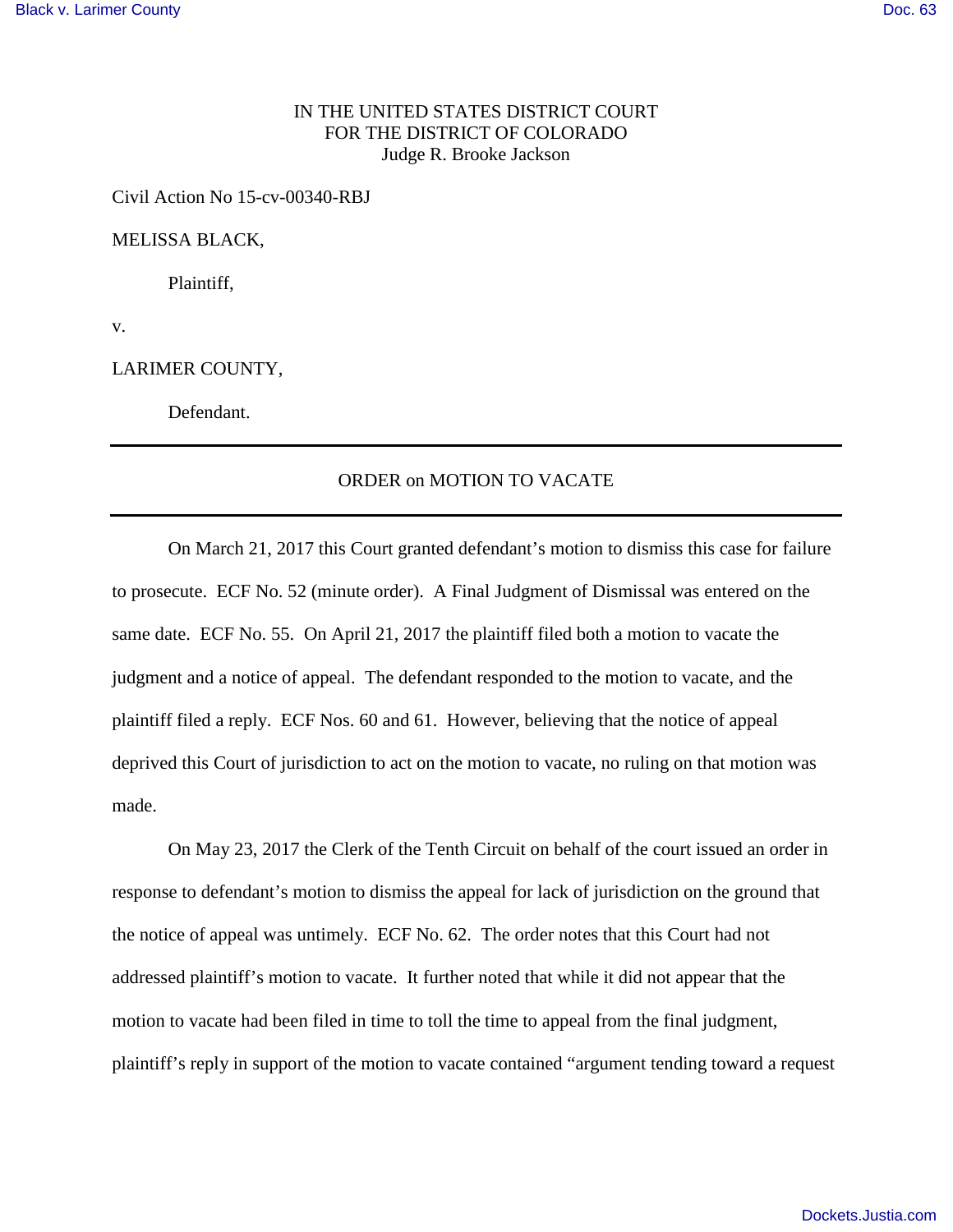for extension of time to appeal," and that the reply "could be deemed a motion for extension of time to appeal." *Id.* at 1-2.

 I will give the plaintiff the benefit of the doubt and construe her reply as a request for an extension of time to appeal. Although it was not filed within 30 days after this Court's entry of a Final Judgment, I find that good cause exists based on plaintiff's pro se status and her misunderstanding of the rules, and that her reply served as notice to the opposing party. *See* Fed. R. Civ. P.  $4(a)(5)(A)(ii)$  and (B).

 I further find that there is a clerical mistake arising from oversight in the Final Judgment that should be corrected. *See* Fed. R. Civ. P. 60(a). Specifically, the Final Judgment, ECF No. 55, was silent on whether dismissal was with or without prejudice. The Court previously informed Ms. Black that dismissal without prejudice might be the result of her failure to submit to a deposition in Colorado. *See* ECF No. 44. The Final Judgment should have specified "without prejudice." The more severe sanction of dismissal with prejudice is inappropriate, particularly because plaintiff's resistance to returning to Colorado for a deposition was based on her financial circumstances. *See, e.g., AdvantEdge Business Group, L.L.C. v. Thomas E. Mestmaker & Associates, Inc.,* 552 F.3d 1233, 1236 (10th Cir. 2009) (dismissal for failure to prosecute with prejudice is a harsh remedy which should be used only after certain criteria are considered). An Amended Final Judgment will issue correcting the oversight. To that extent the motion to vacate judgment, ECF No. 57, is granted. The motion to vacate is otherwise denied.

Ordinarily the time to appeal can only be extended for 30 days after the prescribed time or 14 days after the order granting the extension. *See* Fed. R. App. P. 4(a)(5)(C). But in this instance my interpretation of the rules is that plaintiff can timely appeal within 30 days after entry of the Amended Final Judgment pursuant to Fed. R. App. P. 4(a)(1)(A). Nevertheless, she might wish to file her notice of appeal within 14 days of this order to be on the safe side.